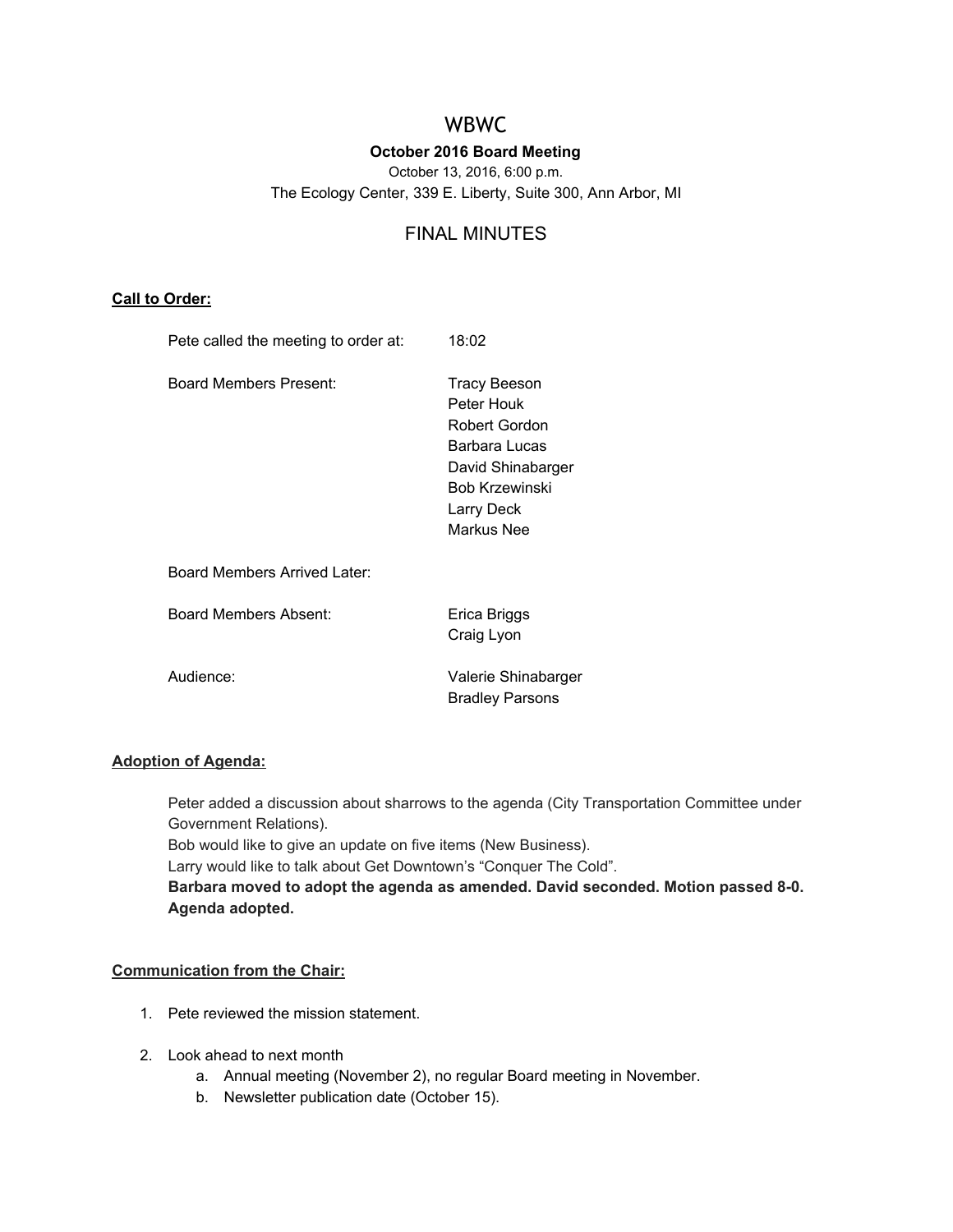## **Secretary's Report:**

- 1. September Minutes **Robert moved to approve the September 2016 Board meeting minutes. Barbara seconded. Motion passed 8-0, September 2016 Minutes adopted.**
- 2. Markus gave a reminder of upcoming deadlines:
	- a. Annual meeting is scheduled for November 2, 2016 at Conor O'Neill.

## **Nominating Committee:**

- 1. Volunteers for setup and membership processing/check-in. The room will be available starting at 6pm.
	- a. Setup Robert, Bob, and Markus are able to help set up.
	- b. Membership processing David can operate the Square Reader for new member registrations. David can meet with Erica to find out how to do this.
- 2. Ballot Three returning Board members (Larry, Peter, Markus). Everyone else will be on the ballot. Bradley Parsons has been nominated to be a new Board member.
- 3. Approve expenditure The cost for Conor O'Neill's is higher than last year's cost was. **Larry moved to update expenditure request to an amount not exceeding \$700. Tracy seconded. Motion passed 8-0, expenditure request approved.**

Speakers will be John Lindenmeyer and Howard Lazarus.

#### **Education Committee:**

1. Update on Driver's Ed programs - Barbara reported that Reena has reached out to multiple driver's education programs:

Mailed:

Emailed:

· Accelr8 Driver Education (1 ): currently not offering AA classes; Jackson only but wanted the info

- All Star Driver Education (11)
- Ann Arbor Driving School (1)
- Auto Club Services AAA (1): but she plans to use it for other states
- Champion Driving Schools (3)
- Easy Method Inc (1)
- Trainco Inc (1)
- ABC Training and Testing (2)
- · Courtesy Driving School (1) : not interested in it
- Saline Area Schools (1)

<sup>· 1</sup> Stop Better Driving School (2)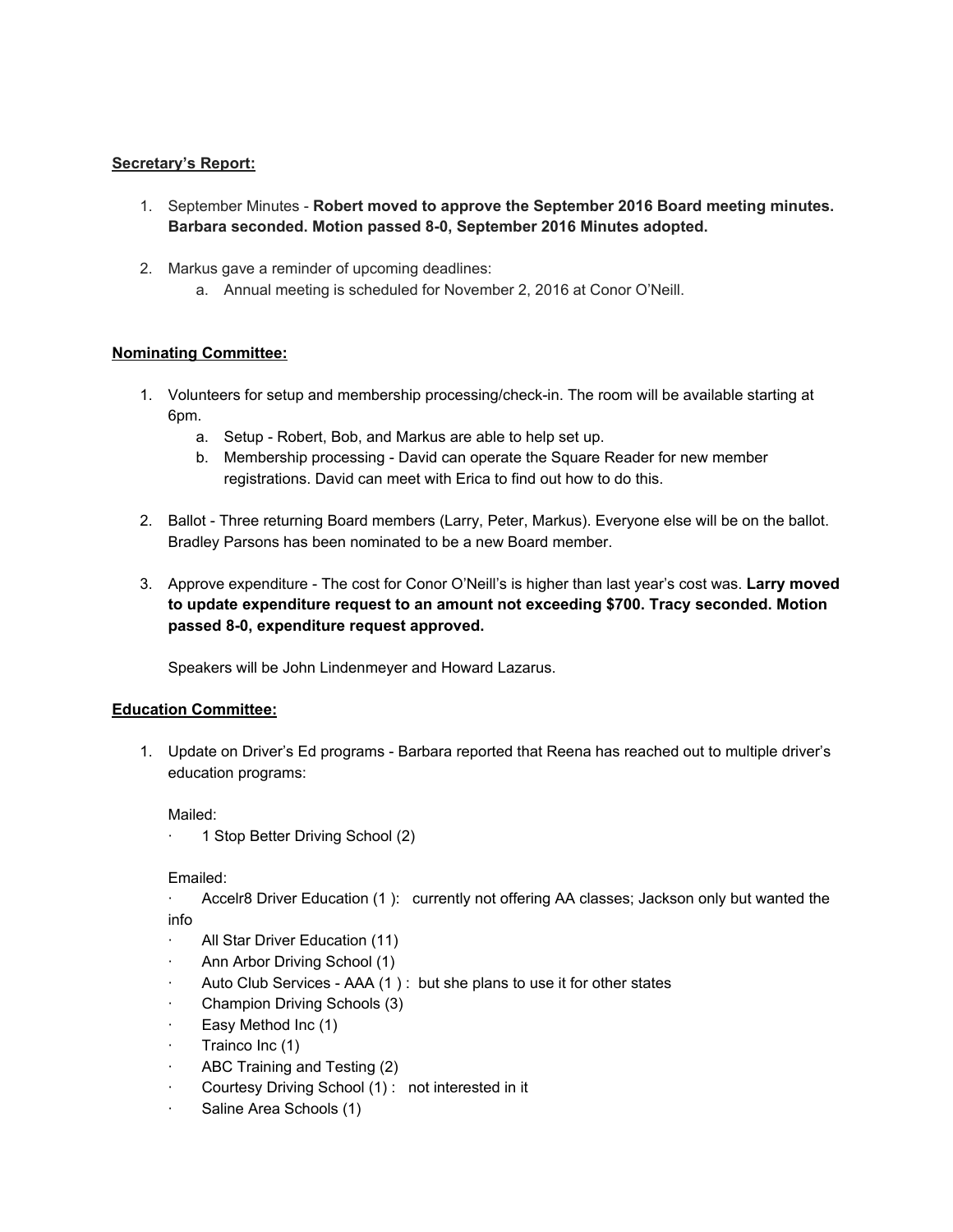- · All Stars Truck Driving School (1)
- · Master Driving School (2)

# **Government Relations Committee:**

- 1. Crosswalk guidelines meeting Erica and Larry went to the meeting yesterday. The City presented a flow chart. Erica took notes and will send out a report to the Board. Barbara asked if increased citizen complaints might help make the City more responsive.
- 2. 85th Percentile Speed Limits Robert reported that the Senate will be in session and this is on the agenda for next Thursday. Barbara reported that Dr. Timothy Gates from MSU has been providing very thorough testimony in opposition to this. Barbara asked for more people to provide testimony. Barbara will be submitting the WBWC position statement letter to be included in the Senate testimony for October 20.
- 3. Safe Routes to School (SR2S) walking/biking audits Tracy reported that the Ann Arbor STEAM School at Northside has won a grant to conduct a study on walking and biking during the month of October. Tracy will attend the first meeting on Thursday, November 10, 2016, 6:30 - 8:00pm in the school's Multi-Purpose Room.
- 4. City Transportation Committee Bradley reported that there was an incident where someone got doored because the sharrows on 4th Street are painted in the door zone of parked cars. It's likely that Ann Arbor's sharrows do not meet standards for placement. Bradley talked to Chuck W (City Council) about the possibility of a Transportation Manager who can keep track of these things (sharrow and crosswalk guidelines, etc). There is not enough budget currently. Bradley suggested that an alternative may be to have representatives from advocacy groups review design proposals and point out problems to the City.
	- a. Peter recommends formalizing a way to get WBWC's concerns onto the City's agenda.
	- b. Peter and Larry recommended that Bradley can also try going through the Alt Transportation Committee.
	- c. There also needs to be analysis of incidents and figure out contributing factors due to infrastructure.
	- d. Barbara is recommending using A2 Fixit to log complaints. David brought up that there is also a traffic complaint form that can be used. <http://www.surveygizmo.com/s3/1463514/Ann-Arbor-Traffic-Complaint-Questionnaire>
	- e. Tracy asked if there are connections with AAATA and UM P&TS to educate bus drivers about being safe around cyclists. Robert knows who to contact.

# **Communications Committee:**

- 1. Bob reported that newsletter will be published on the 15th and press releases and facebook postings for the Annual Meeting will go out the following week.
	- a. Robert recommended sending direct invitations to the annual meeting to Ann Arbor and Ypsilanti City Council, Washtenaw County Commission, and State Representatives.
	- b. Valerie recommended cross-posting to the Save Our Streets Facebook group. David will do it.